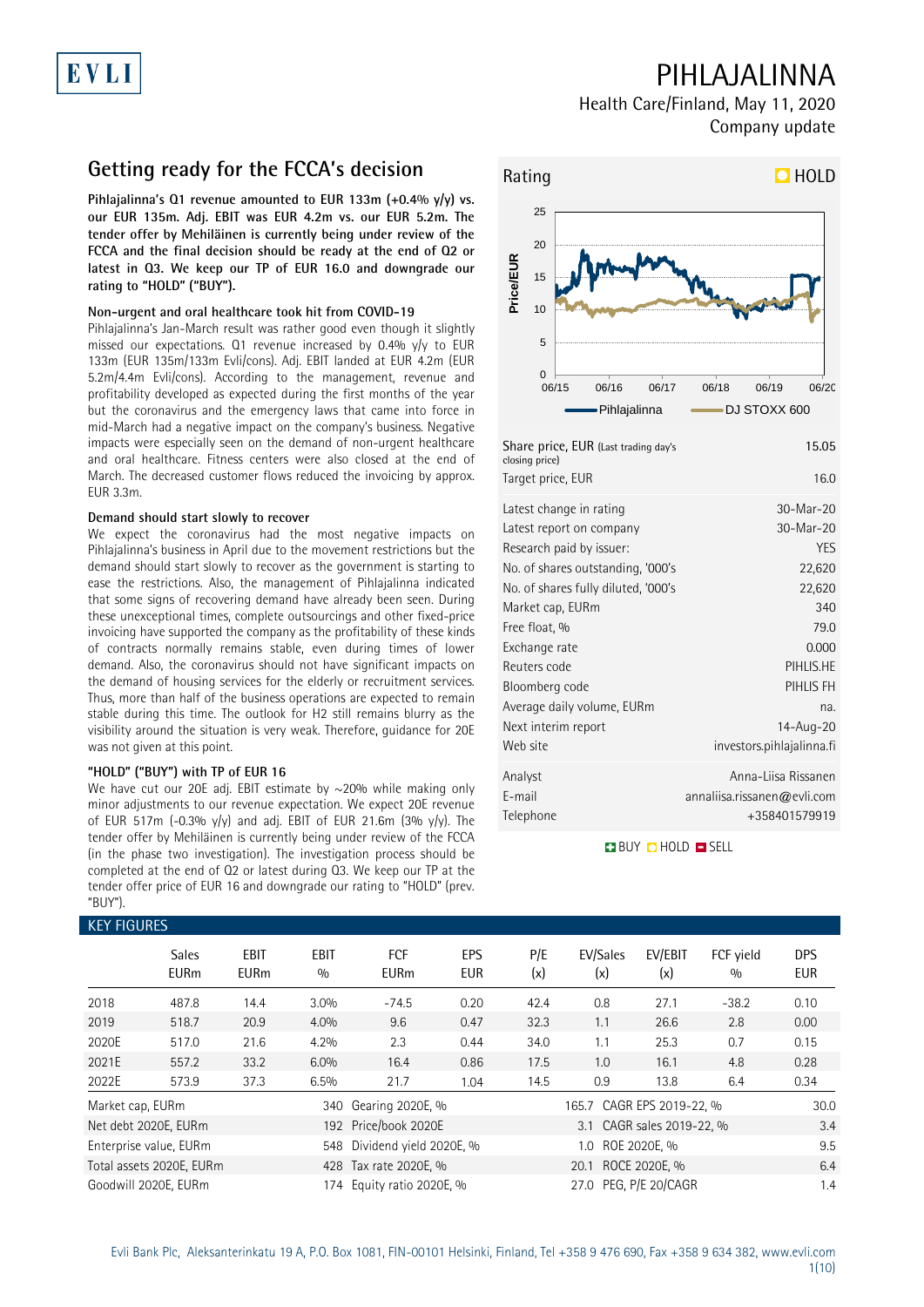Health Care/Finland, May 11, 2020 Company update

|                              |                          | <b>Estimates</b> |       |         |       |       |       |          |          |        |        |          |
|------------------------------|--------------------------|------------------|-------|---------|-------|-------|-------|----------|----------|--------|--------|----------|
| Net sales                    | 2017                     | 2018             | Q1'19 | 02'19   | 03'19 | 04'19 | 2019  | Q1'20    | Q2'20E   | Q3'20E | Q4'20E | 2020E    |
| Corporate Customers          | 82.6                     | 103.7            | 31.6  | 30.3    | 27.0  | 32.8  | 121.7 | 32.9     | 25.6     | 30.1   | 36.5   | 125.1    |
| of which insurance companies | 26.6                     | 25.2             | 7.1   | 6.7     | 5.9   | 7.9   | 27.6  | 8.3      | 6.2      | 7.4    | 9.4    | 31.4     |
| of which other corporates    | 56.0                     | 78.5             | 24.5  | 23.6    | 21.1  | 24.9  | 94.1  | 24.6     | 19.4     | 22.7   | 27.1   | 93.8     |
| <b>Private Customers</b>     | 67.9                     | 92.1             | 26.5  | 25.6    | 21.1  | 24.9  | 98.1  | 23.5     | 11.5     | 23.2   | 27.4   | 85.6     |
| Public sector customers      | 330.5                    | 349.7            | 89.3  | 89.6    | 90.0  | 91.9  | 360.8 | 92.6     | 91.0     | 92.3   | 94.2   | 370.1    |
| Total                        | 424.0                    | 487.8            | 132.5 | 129.7   | 122.7 | 133.8 | 518.6 | 133.0    | 112.1    | 129.9  | 142.0  | 517.0    |
|                              |                          |                  |       |         |       |       |       |          |          |        |        |          |
| Net sales growth             |                          |                  |       |         |       |       |       |          |          |        |        |          |
| Corporate Customers          | $\overline{\phantom{0}}$ | 25.5%            | 20.6% | 19.6%   | 18.4% | 11.6% | 17.3% | 4.1%     | $-15.3%$ | 11.5%  | 11.4%  | 2.9%     |
| <b>Private Customers</b>     | $\overline{\phantom{0}}$ | 35.6%            | 19.4% | 5.1%    | 0.5%  | 1.2%  | 6.5%  | $-11.3%$ | $-55.0%$ | 10.0%  | 10.0%  | $-12.7%$ |
| Public sector customers      | $\overline{\phantom{a}}$ | 5.8%             | 4.9%  | $-0.8%$ | 5.0%  | 3.7%  | 3.2%  | 3.7%     | 1.6%     | 2.6%   | 2.5%   | 2.6%     |
| Total                        | 6.2%                     | 15.0%            | 11.1% | 3.5%    | 5.5%  | 5.4%  | 6.3%  | 0.4%     | $-13.6%$ | 5.9%   | 6.2%   | $-0.3%$  |
|                              |                          |                  |       |         |       |       |       |          |          |        |        |          |
| Adj. EBITDA (group)          | 34.0                     | 45.9             | 12.6  | 10.8    | 17.4  | 14.4  | 55.2  | 12.7     | 9.0      | 19.0   | 16.3   | 57.0     |
| Adj. EBITDA-margin (group)   | 8.0%                     | 9.4%             | 9.5%  | 8.3%    | 14.2% | 10.8% | 10.6% | 9.5%     | 8.0%     | 14.6%  | 11.5%  | 11.0%    |

Source: Pihlajalinna, Evli Research

### **Valuation**

|                                              | Security        | <b>MCAP</b> | EV/EBITDA EV/EBITDA EV/EBITDA |       |        | EV/EBIT | EV/EBIT | EV/EBIT | P/E   | P/E   | P/E   |
|----------------------------------------------|-----------------|-------------|-------------------------------|-------|--------|---------|---------|---------|-------|-------|-------|
| PIHLAJALINNA PEER GROUP                      | identifier      | Local FX    | 20                            | 21    | 22     | 20      | 21      | 22      | 20    | 21    | 22    |
| Ambea AB                                     | AMBEA-SE        | 5052        | 8.0x                          | 6.7x  | 6.1x   | 18.3x   | 13.8x   | 12.1x   | 11.5x | 8.7x  | 7.5x  |
| Attendo AB                                   | ATT-SE          | 6600        | 10.9x                         | 9.5x  | 8.5x   | 30.7x   | 22.3x   | 18.2x   | 45.9x | 21.9x | 15.0x |
| <b>CareTech Holdings PLC</b>                 | CTH-GB          | 458         | 9.2x                          | 8.3x  | 7.1x   | 11.5x   | 10.0x   | 8.4x    | 10.3x | 8.8x  | 7.4x  |
| Fresenius SE & Co. KGaA                      | FRE-DE          | 22191       | 6.3x                          | 5.7x  | 5.2x   | 9.7x    | 8.5x    | 7.6x    | 12.1x | 10.8x | 10.0x |
| Georgia Healthcare Group Plc                 | GHG-GB          | 104         | 4.0x                          | 3.3x  | 2.8x   | 5.4x    | 4.4x    | 3.6x    | 6.5x  | 5.2x  | 4.4x  |
| <b>GHP Specialty Care AB</b>                 | GHP-SE          | 992         | 7.7x                          | 6.1x  | 5.9x   | 25.9x   | 13.4x   | 11.9x   | 23.9x | 15.0x | 15.7x |
| Humana AB                                    | HUM-SE          | 2500        | 8.5x                          | 7.7x  | 8.3x   | 14.1x   | 12.4x   | 12.5x   | 10.3x | 8.8x  | 8.6x  |
| Korian SA                                    | KORI-FR         | 2499        | 7.9x                          | 7.5x  | 7.7x   | 20.5x   | 17.3x   | 18.2x   | 20.9x | 14.5x | 12.9x |
| <b>LNA Sante SA</b>                          | LNA-FR          | 394         | 9.7x                          | 10.9x | 10.3x  | 19.6x   | 17.8x   | 18.0x   | 18.4x | 15.1x | 13.4x |
| <b>Mediclinic International Plc</b>          | MDC-GB          | 1858        | 7.6x                          | 6.3x  |        | 12.6x   | 9.7x    |         | 10.8x | 8.2x  | 6.8x  |
| Orpea SA                                     | ORP-FR          | 6444        | 21.2x                         | 20.5x | 28.5x  | 31.9x   | 27.0x   | 25.4x   | 30.5x | 23.1x | 21.4x |
| RHON-KLINIKUM AG                             | RHK-DE          | 1218        | 12.1x                         | 10.8x | 11.8x  | 74.0x   | 43.4x   | 37.0x   | 76.9x | 52.5x | 45.5x |
| Spire Healthcare Group PLC                   | SPI-GB          | 386         | 5.4x                          | 5.5x  | 5.7x   | 10.5x   | 9.4x    | 9.3x    | 18.0x | 11.4x | 14.0x |
| Terveystalo Oy Class A                       | <b>TTALO-FI</b> | 1105        | 10.6x                         | 8.3x  | 7.2x   | 27.4x   | 15.5x   | 12.6x   | 27.1x | 16.0x | 13.7x |
| Peer Group Median                            |                 | 3804        | 8.2x                          | 7.6x  | 7.2x   | 18.9x   | 13.6x   | 12.5x   | 18.2x | 13.0x | 13.2x |
| Peer Group Average                           |                 | 1538        | 9.2x                          | 8.4x  | 8.9x   | 22.3x   | 16.1x   | 15.0x   | 23.1x | 15.7x | 14.0x |
| Pihlajalinna (Evli est.)                     |                 | 347         | 9.6x                          | 7.6x  | 7.0x   | 25.3x   | 16.1x   | 13.8x   | 34.0x | 17.5x | 14.5x |
| Pihlajalinna premium/discount to peer median |                 |             | 17%                           | 1%    | $-3\%$ | 34 %    | 18 %    | $11\%$  | 87 %  | 35 %  | 10%   |

Source: Factset, Evli Research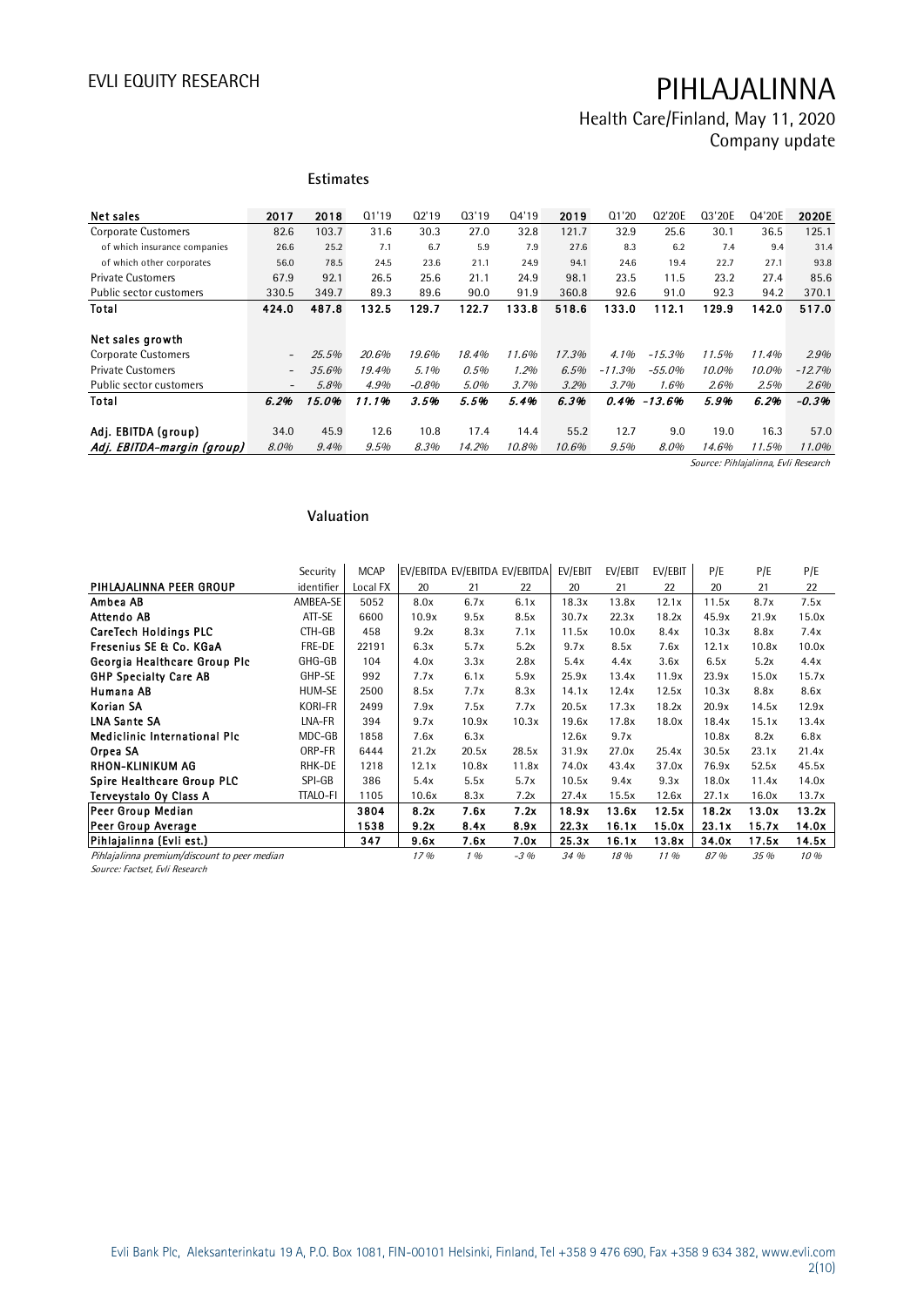## Health Care/Finland, May 11, 2020 Company update

| <b>INTERIM FIGURES</b>               |         |         |         |         |         |         |          |         |         |         |         |         |
|--------------------------------------|---------|---------|---------|---------|---------|---------|----------|---------|---------|---------|---------|---------|
| EVLI ESTIMATES, EURm                 | 201901  | 201902  | 201903  | 201904  | 2019    | 202001  | 2020Q2E  | 2020Q3E | 2020Q4E | 2020E   | 2021E   | 2022E   |
| Net sales                            | 132.5   | 129.7   | 122.7   | 133.8   | 518.7   | 133.0   | 112.1    | 129.9   | 142.0   | 517.0   | 557.2   | 573.9   |
| EBITDA                               | 12.5    | 10.9    | 17.4    | 14.3    | 55.1    | 12.7    | 9.0      | 19.0    | 16.4    | 57.1    | 69.7    | 73.4    |
| EBITDA margin (%)                    | 9.4     | 8.4     | 14.2    | 10.7    | 10.6    | 9.5     | 8.0      | 14.6    | 11.5    | 11.0    | 12.5    | 12.8    |
| EBIT                                 | 3.9     | 2.1     | 9.3     | 5.6     | 20.9    | 4.2     | 0.0      | 10.0    | 7.4     | 21.6    | 33.2    | 37.3    |
| EBIT margin (%)                      | 2.9     | 1.6     | 7.6     | 4.2     | 4.0     | 3.2     | 0.0      | 7.7     | 5.2     | 4.2     | 6.0     | 6.5     |
| Net financial items                  | $-1.0$  | $-1.0$  | $-1.0$  | $-1.0$  | $-4.0$  | $-1.4$  | $-1.3$   | $-1.3$  | $-1.3$  | $-5.3$  | $-5.0$  | $-4.0$  |
| Pre-tax profit                       | 2.9     | 1.1     | 8.3     | 4.6     | 16.9    | 2.8     | $-1.3$   | 8.7     | 6.0     | 16.3    | 28.2    | 33.3    |
| Tax                                  | $-0.7$  | $-0.3$  | $-0.3$  | $-0.6$  | $-1.9$  | $-0.6$  | 0.3      | $-1.7$  | $-1.2$  | $-3.3$  | $-5.6$  | $-6.7$  |
| Tax rate (%)                         | 24.1    | 27.3    | 3.6     | 13.0    | 11.2    | 21.4    | 21.8     | 20.1    | 19.8    | 20.1    | 20.0    | 20.0    |
| Net profit                           | 1.8     | $-0.1$  | 6.6     | 2.4     | 10.7    | 2.1     | $-1.0$   | 5.8     | 3.1     | 10.0    | 19.5    | 23.5    |
| EPS                                  | 0.08    | 0.00    | 0.29    | 0.11    | 0.47    | 0.09    | $-0.04$  | 0.25    | 0.14    | 0.44    | 0.86    | 1.04    |
| EPS adjusted (diluted no. of shares) | 0.08    | 0.00    | 0.29    | 0.11    | 0.47    | 0.09    | $-0.04$  | 0.25    | 0.14    | 0.44    | 0.86    | 1.04    |
| Dividend per share                   | 0.00    | 0.00    | 0.00    | 0.00    | 0.00    | 0.00    | 0.00     | 0.00    | 0.00    | 0.15    | 0.28    | 0.34    |
| SALES, EURm                          |         |         |         |         |         |         |          |         |         |         |         |         |
| Corporate Customers                  | 31.6    | 30.3    | 27.0    | 32.8    | 121.7   | 32.9    | 25.6     | 30.1    | 36.5    | 125.1   | 143.0   | 147.3   |
| Private Customers                    | 26.5    | 25.6    | 21.1    | 24.9    | 98.1    | 23.5    | 11.5     | 23.2    | 27.4    | 85.6    | 95.9    | 98.7    |
| Public sector customers              | 89.3    | 89.6    | 90.0    | 91.9    | 360.8   | 92.6    | 91.0     | 92.3    | 94.2    | 370.1   | 383.5   | 395.0   |
| Eliminations                         | $-14.9$ | $-15.7$ | $-15.4$ | $-15.8$ | $-61.8$ | $-16.0$ | $-16.0$  | $-15.7$ | $-16.2$ | $-63.9$ | $-65.2$ | $-67.1$ |
| Total                                | 132.5   | 129.7   | 122.7   | 133.8   | 518.7   | 133.0   | 112.1    | 129.9   | 142.0   | 517.0   | 557.2   | 573.9   |
| SALES GROWTH, Y/Y %                  |         |         |         |         |         |         |          |         |         |         |         |         |
| Corporate Customers                  | 14.1    | 27.1    | $8.9\,$ | 11.6    | 15.1    | 4.1     | $-15.3$  | 11.5    | 11.4    | 2.9     | 14.3    | 3.0     |
| Private Customers                    | 19.4    | 5.1     | 1.0     | 1.2     | 6.6     | $-11.3$ | $-55.0$  | 10.0    | 10.0    | $-12.7$ | 12.0    | 3.0     |
| Public sector customers              | 6.9     | $-2.5$  | 7.5     | 3.7     | 3.8     | 3.7     | 1.6      | 2.6     | 2.5     | 2.6     | 3.6     | 3.0     |
| Eliminations                         | 4.9     | 6.8     | 17.6    | 1.3     | 7.3     | 7.4     | 2.0      | 2.0     | 2.3     | 3.4     | 2.0     | 3.0     |
| Total                                | 11.2    | 3.5     | 5.5     | 5.4     | 6.3     | 0.4     | $-13.6$  | 5.9     | 6.1     | $-0.3$  | 7.8     | 3.0     |
| EBIT, EURm                           |         |         |         |         |         |         |          |         |         |         |         |         |
| Group                                | 3.9     | 2.1     | 9.3     | 5.6     | 20.9    | 4.2     | 0.0      | 10.0    | 7.4     | 21.6    | 33.2    | 37.3    |
| Total                                | 3.9     | 2.1     | 9.3     | 5.6     | 20.9    | 4.2     | 0.0      | 10.0    | 7.4     | 21.6    | 33.2    | 37.3    |
| EBIT margin, %                       |         |         |         |         |         |         |          |         |         |         |         |         |
| Group                                |         |         |         |         |         |         | 17,760.0 |         |         |         |         |         |
| Total                                | 2.9     | 1.6     | 7.6     | 4.2     | 4.0     | 3.2     | 0.0      | 7.7     | 5.2     | 4.2     | 6.0     | $6.5\,$ |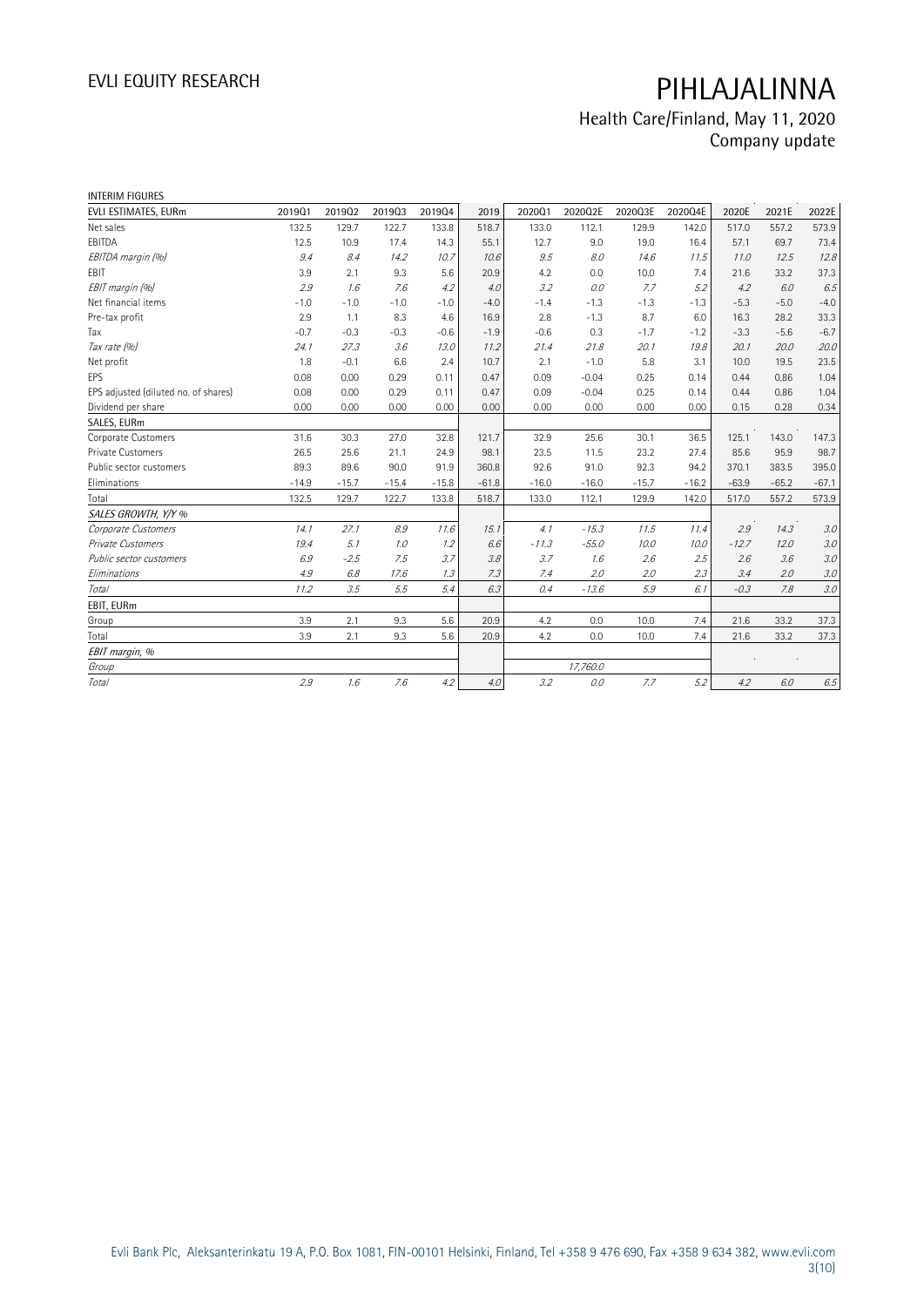## Health Care/Finland, May 11, 2020 Company update

| INCOME STATEMENT, EURm<br>2015<br>2016<br>2017<br>2018<br>2019                                          | 2020E          | 2021E          | 2022E          |
|---------------------------------------------------------------------------------------------------------|----------------|----------------|----------------|
| 213.4<br>399.1<br>424.0<br>487.8<br>518.7<br>Sales                                                      | 517.0          | 557.2          | 573.9          |
| Sales growth (%)<br>43.3<br>6.2<br>15.0<br>6.3<br>87.0                                                  | $-0.3$         | 7.8            | 3.0            |
| EBITDA<br>12.7<br>29.4<br>34.3<br>45.9<br>55.1                                                          | 57.1           | 69.7           | 73.4           |
| 8.1<br>EBITDA margin (%)<br>6.0<br>7.4<br>9.4<br>10.6                                                   | 11.0           | 12.5           | 12.8           |
| Depreciation<br>$-8.0$<br>$-12.8$<br>$-14.2$<br>$-31.5$<br>$-34.2$                                      | $-35.5$        | $-36.5$        | $-36.1$        |
| EBITA<br>4.7<br>16.6<br>20.1<br>14.4<br>20.9                                                            | 21.6           | 33.2           | 37.3           |
| Goodwill amortization / writedown<br>0.0<br>0.0<br>0.0<br>0.0<br>0.0                                    | 0.0            | 0.0            | 0.0            |
| EBIT<br>4.7<br>16.6<br>20.1<br>14.4<br>20.9                                                             | 21.6           | 33.2           | 37.3           |
| EBIT margin (%)<br>4.7<br>2.2<br>4.2<br>3.0<br>4.0                                                      | 4.2            | 6.0            | 6.5            |
| <b>Reported EBIT</b><br>10.2<br>3.9<br>15.1<br>19.2<br>13.8                                             | 21.2           | 33.2           | 37.3           |
| EBIT margin (reported) (%)<br>4.5<br>2.8<br>2.0<br>1.8<br>3.8                                           | 4.1            | 6.0            | 6.5            |
| Net financials<br>$-2.3$<br>$-1.2$<br>$-1.4$<br>$-3.8$<br>$-4.0$                                        | $-5.3$         | $-5.0$         | $-4.0$         |
| Pre-tax profit<br>15.4<br>18.7<br>16.9<br>2.4<br>10.6                                                   | 16.3           | 28.2           | 33.3           |
| $-3.4$<br>$-1.9$<br>Taxes<br>$-0.1$<br>$-3.0$<br>$-2.7$                                                 | $-3.3$         | $-5.6$         | $-6.7$         |
| Minority shares<br>$-0.8$<br>$-2.7$<br>$-4.6$<br>$-3.3$<br>$-4.3$                                       | $-3.0$         | $-3.1$         | $-3.1$         |
| 0.0<br>Net profit<br>0.7<br>8.2<br>9.8<br>4.0                                                           | 9.6            | 19.5           | 23.5           |
| Cash NRIs<br>$-0.8$<br>$-1.5$<br>$-0.9$<br>$-10.7$<br>$-0.6$                                            | 0.0            | 0.0            | 0.0            |
| Non-cash NRIs<br>0.0<br>0.0<br>0.0<br>0.0<br>0.0                                                        | $-0.4$         | 0.0            | 0.0            |
| <b>BALANCE SHEET, EURm</b>                                                                              |                |                |                |
| Assets                                                                                                  |                |                |                |
| Fixed assets<br>69<br>67<br>83<br>68<br>74                                                              | 69             | 67             | 67             |
| 174<br>Goodwill<br>76<br>92<br>104<br>170                                                               | 174            | 174            | 174            |
| $\mathbb O$<br>$\mathbf 0$<br>$\mathbf 0$<br>108<br>Right of use assets<br>116                          | 109            | 117            | 121            |
| $\overline{2}$<br>$\overline{2}$<br>$\overline{2}$<br>3<br>$\overline{2}$<br>Inventory                  | 3              | $\mathbf{3}$   | 3              |
| Receivables<br>20<br>27<br>25<br>40<br>47                                                               | 32             | 34             | 35             |
| 28<br>37<br>27<br>Liquid funds<br>15<br>36                                                              | 36             | 39             | 40             |
| Total assets<br>185<br>438<br>218<br>254<br>437                                                         | 428            | 440            | 445            |
| Liabilities                                                                                             |                |                |                |
| 101<br>Shareholder's equity<br>92<br>98<br>100<br>121                                                   | 111            | 127            | 144            |
| Minority interest<br>3<br>5<br>$\mathbf{1}$<br>6<br>9                                                   | 5              | 5              | 5              |
| Convertibles<br>$\mathsf{O}\xspace$<br>$\mathbf 0$<br>$\mathbf 0$<br>$\mathbf 0$<br>$\mathsf{O}\xspace$ | $\mathbf 0$    | $\mathbf 0$    | $\mathbf 0$    |
| Lease liabilities<br>$\mathbf 0$<br>$\mathbf 0$<br>$\mathbf 0$<br>119<br>114                            | 109            | 117            | 121            |
| 5<br>$\,6\,$<br>$6\phantom{1}6$<br>6<br>$\,6$<br>Deferred taxes                                         | $\,6$          | 6              | 6              |
| 42<br>52<br>77<br>99<br>107<br>Interest bearing debt                                                    | 119            | 101            | 83             |
| Non-interest bearing current liabilities<br>42<br>55<br>62<br>80<br>102                                 | 75             | 81             | 83             |
| 3<br>$\ensuremath{\mathsf{3}}$<br>3<br>3<br>$\overline{2}$<br>Other interest-free debt                  | $\overline{2}$ | $\overline{2}$ | $\overline{2}$ |
| <b>Total liabilities</b><br>185<br>217<br>254<br>437<br>438                                             | 428            | 440            | 445            |
| CASH FLOW, EURm                                                                                         |                |                |                |
| + EBITDA<br>13<br>29<br>34<br>46<br>55                                                                  | 57             | 70             | 73             |
| - Net financial items<br>$-2$<br>$-1$<br>$-1$<br>$-4$<br>$-4$                                           | $-5$           | $-5$           | $-4$           |
| - Taxes<br>$\mathbf 0$<br>$-2$<br>$-5$<br>$-5$<br>$-4$                                                  | $-3$           | $-6$           | $-7$           |
| 9<br>8<br>$\overline{7}$<br>$\overline{c}$<br>- Increase in Net Working Capital<br>14                   | $-12$          | $\sqrt{3}$     | $\mathbf{1}$   |
| $+/-$ Other<br>$\mathbf 0$<br>$-2$<br>$-1$<br>$-11$<br>$-15$                                            | $-3$           | $-3$           | $-3$           |
| 32<br>$=$ Cash flow from operations<br>18<br>35<br>27<br>46                                             | 33             | 59             | 61             |
| $-5$<br>- Capex<br>$-48$<br>$-10$<br>$-23$<br>$-36$                                                     | $-31$          | $-43$          | $-39$          |
| - Acquisitions<br>$\mathbf 0$<br>$-22$<br>$-17$<br>$-79$<br>$\mathbf 0$                                 | $\mathbf 0$    | $\mathbf 0$    | $\mathbf 0$    |
| $\mathbf 0$<br>$\mathbf 0$<br>$\mathbf 0$<br>$\mathbf 0$<br>+ Divestments<br>$\mathbf 0$                | $\mathbf 0$    | $\mathbf 0$    | $\mathbf 0$    |
| 8<br>$-74$<br>= Free cash flow<br>$-30$<br>6<br>10                                                      | $\sqrt{2}$     | 16             | 22             |
| +/- New issues/buybacks<br>82<br>$-2$<br>24<br>$-22$<br>$-1$                                            | $\mathbf 0$    | $\overline{0}$ | $\mathbf 0$    |
| - Paid dividend<br>$\mathbf 0$<br>$\mathbf 0$<br>$-3$<br>$-3$<br>$-2$                                   | $\mathbf 0$    | $-3$           | $-6$           |
| $\overline{7}$<br>$\overline{7}$<br>$+/-$ Other<br>5<br>$-48$<br>53                                     | $\overline{7}$ | $-10$          | $-14$          |
| $\overline{4}$<br>12<br>10<br>$-1$<br>$-9$<br>Change in cash                                            | 9              | 3              | $\mathbf{1}$   |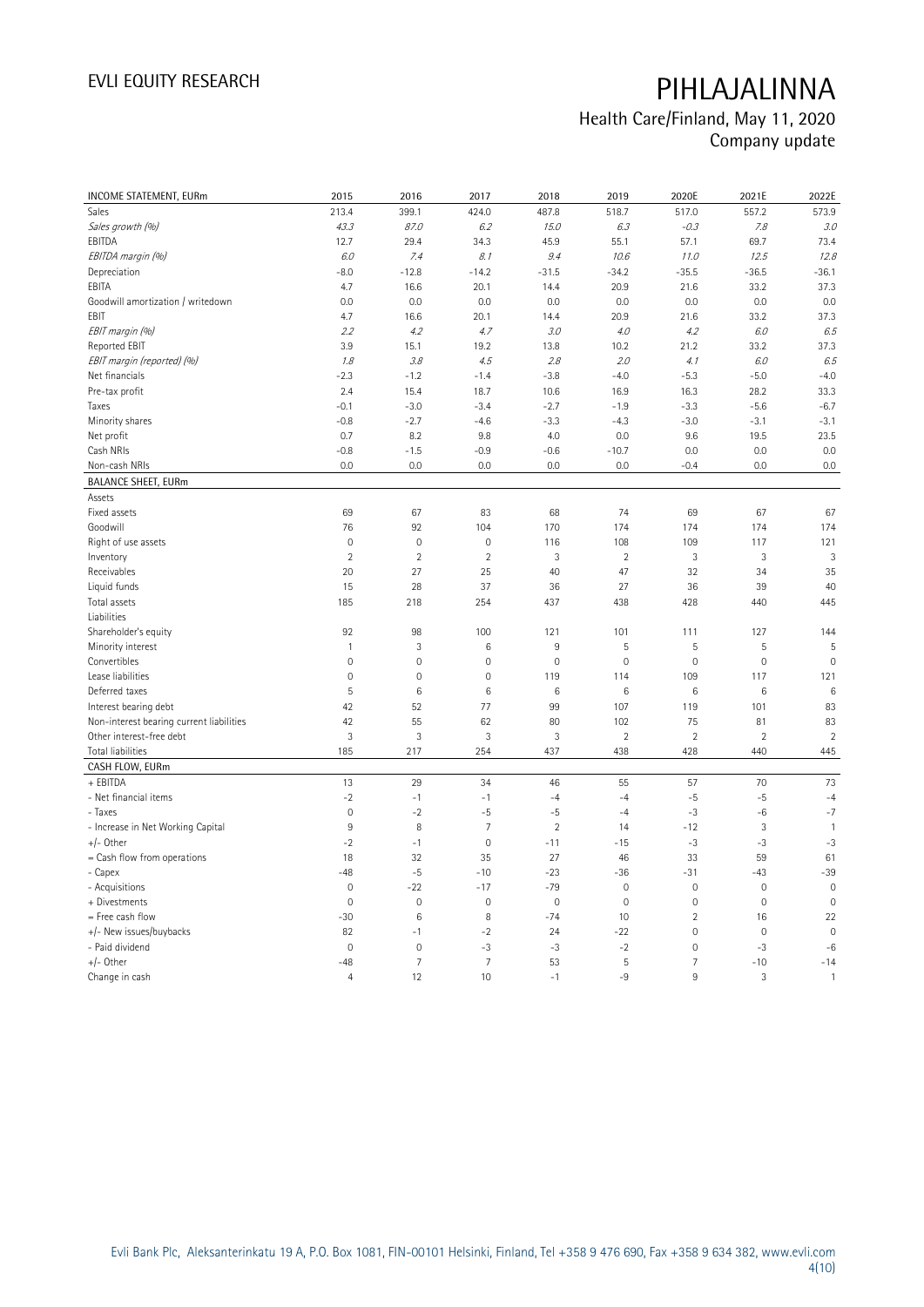## Health Care/Finland, May 11, 2020 Company update

| <b>KEY FIGURES</b>                             | 2016         | 2017         | 2018          | 2019          | 2020E         | 2021E         | 2022E         |
|------------------------------------------------|--------------|--------------|---------------|---------------|---------------|---------------|---------------|
| M-cap                                          | 380          | 275          | 195           | 346           | 340           | 340           | 340           |
| Net debt (excl. convertibles)                  | 25           | 40           | 181           | 194           | 192           | 179           | 163           |
| Enterprise value                               | 416          | 325          | 391           | 557           | 548           | 533           | 516           |
| Sales                                          | 399          | 424          | 488           | 519           | 517           | 557           | 574           |
| EBITDA                                         | 29           | 34           | 46            | 55            | 57            | 70            | 73            |
| EBIT                                           | 17           | 20           | 14            | 21            | 22            | 33            | 37            |
| Pre-tax                                        | 15           | 19           | 11            | 17            | 16            | 28            | 33            |
| Earnings                                       | 10           | 11           | 5             | 11            | 10            | 19            | 24            |
| Equity book value (excl. minorities)           | 98           | 100          | 121           | 101           | 111           | 127           | 144           |
| Valuation multiples                            |              |              |               |               |               |               |               |
| EV/sales                                       | 1.0          | 0.8          | 0.8           | 1.1           | 1.1           | 1.0           | 0.9           |
| EV/EBITDA                                      | 14.2         | 9.5          | 8.5           | 10.1          | 9.6           | 7.6           | 7.0           |
| EV/EBITA                                       | 25.1         | 16.2         | 27.1          | 26.6          | 25.3          | 16.1          | 13.8          |
| EV/EBIT                                        | 25.1         | 16.2         | 27.1          | 26.6          | 25.3          | 16.1          | 13.8          |
| EV/OCF                                         | 12.9         | 9.3          | 14.3          | 12.1          | 16.5          | 9.0           | 8.5           |
| EV/FCFF                                        | 66.9         | 19.3         | $-11.7$       | 20.3          | 21.4          | 10.8          | 10.3          |
| P/FCFE                                         | 67.8         | 35.7         | $-2.6$        | 36.0          | 148.0         | 20.8          | 15.7          |
| P/E                                            | 39.1         | 25.7         | 42.4          | 32.3          | 34.0          | 17.5          | 14.5          |
| P/B                                            | 3.9          | 2.7          | 1.6           | 3.4           | 3.1           | 2.7           | 2.4           |
| Target EV/EBITDA                               | 0.0          | 0.0          | 0.0           | 0.0           | 9.8           | 7.8           | 7.2           |
| Target EV/EBIT                                 | 0.0          | O.O          | 0.0           | 0.0           | 25.9          | 16.5          | 14.2          |
| Target EV/FCF                                  | 0.0          | 0.0          | 0.0           | 0.0           | 242.9         | 33.4          | 24.4          |
| Target P/B                                     | 0.0          | 0.0          | 0.0           | 0.0           | 3.3           | 2.9           | 2.5           |
| Target P/E                                     | 0.0          | O.O          | 0.0           | 0.0           | 36.2          | 18.6          | 15.4          |
| Per share measures                             |              |              |               |               |               |               |               |
|                                                |              |              |               |               |               |               |               |
|                                                |              |              |               |               |               |               |               |
| Number of shares                               | 20,613       | 20,613       | 22,620        | 22,620        | 22,620        | 22,620        | 22,620        |
| Number of shares (diluted)                     | 20,613       | 20,613       | 22,620        | 22,620        | 22,620        | 22,620        | 22,620        |
| EPS                                            | 0.47         | 0.52         | 0.20          | 0.47          | 0.44          | 0.86          | 1.04          |
| Operating cash flow per share                  | 1.57         | 1.69         | 1.21          | 2.03          | 1.47          | 2.62          | 2.69          |
| Free cash flow per share                       | 0.27         | 0.37         | $-3.29$       | 0.42          | 0.10          | 0.72          | 0.96          |
| Book value per share                           | 4.74         | 4.87         | 5.36          | 4.47          | 4.89          | 5.61          | 6.37          |
| Dividend per share                             | 0.15         | 0.16         | 0.10          | 0.00          | 0.15          | 0.28          | 0.34          |
| Dividend payout ratio, %                       | 31.9         | 30.8         | 49.2          | 0.0           | 33.0          | 33.0          | 33.0          |
| Dividend yield, %                              | 0.8          | 1.2          | 1.2           | 0.0           | 1.0           | 1.9           | 2.3           |
| FCF yield, %                                   | 1.5          | 2.8          | $-38.2$       | 2.8           | 0.7           | 4.8           | 6.4           |
| Efficiency measures                            |              |              |               |               |               |               |               |
| ROE                                            | 10.2         | 10.8         | 4.2           | 9.6           | 9.5           | 16.4          | 17.4          |
| ROCE                                           | 11.7         | 12.2         | 5.4           | 6.2           | 6.4           | 9.6           | 10.6          |
| Financial ratios                               |              |              |               |               |               |               |               |
| Inventories as % of sales                      | 0.5          | 0.5          | 0.5           | 0.4           | 0.5           | 0.5           | 0.5           |
| Receivables as % of sales                      | 6.7          | 5.9          | 8.2           | 9.1           | 6.2           | 6.2           | 6.2           |
| Non-interest bearing liabilities as % of sales | 13.8         | 14.6         | 16.3          | 19.7          | 14.5          | 14.5          | 14.5          |
| NWC/sales, %                                   | $-6.9$       | $-8.4$       | $-8.0$        | $-10.2$       | $-7.9$        | $-7.9$        | $-7.9$        |
| Operative CAPEX/sales, %                       | 1.3          | 2.4          | 4.6           | 7.0           | 6.0           | 7.7           | 6.8           |
| CAPEX/sales (incl. acquisitions), %            | $-4.1$       | $-1.6$       | $-11.6$       | 7.0           | 6.0           | 7.7           | 6.8           |
| FCFF/EBITDA                                    | 0.2          | 0.5          | $-0.7$        | 0.5           | 0.4           | 0.7           | 0.7           |
| Net debt/EBITDA, book-weighted                 | 0.8          | 1.2          | 3.9           | 3.5           | 3.4           | 2.6           | 2.2           |
| Debt/equity, market-weighted                   | 0.1          | 0.3          | 0.5           | 0.3           | 0.4           | 0.3           | 0.2           |
| Equity ratio, book-weighted<br>Gearing, %      | 46.4<br>24.3 | 41.8<br>37.3 | 29.8<br>138.7 | 24.2<br>182.9 | 27.0<br>165.7 | 30.0<br>135.5 | 33.5<br>109.7 |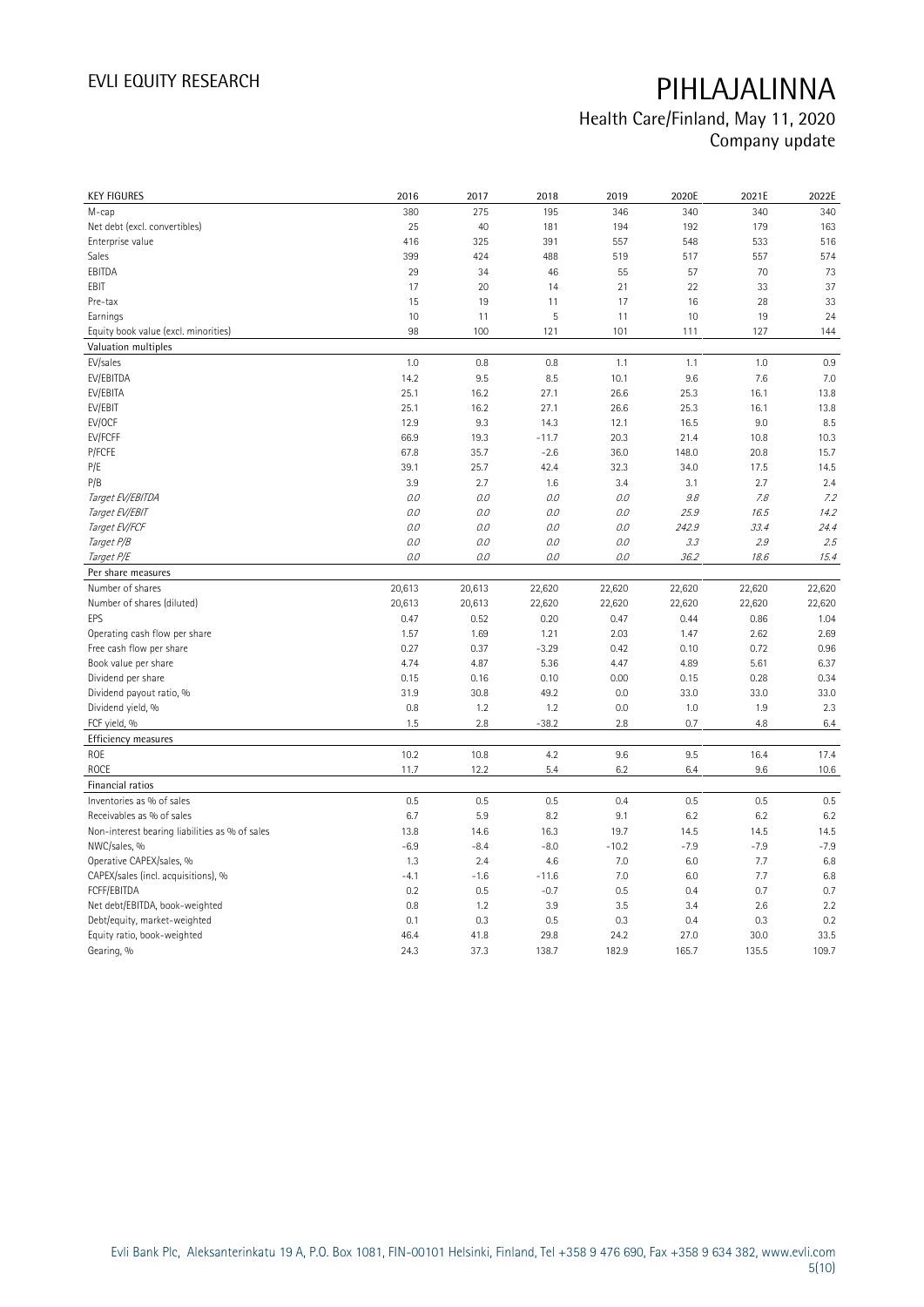## EVLI EQUITY RESEARCH **PIHLAJALINNA** Health Care/Finland, May 11, 2020 Company update

COMPANY DESCRIPTION: Pihlajalinna is the 3rd largest private social welfare and healthcare service provider in Finland offering a wide selection of services to private individuals, businesses, insurance companies and public sector entities, such as municipalities and joint municipal authorities. In its private clinics and hospitals Pihlajalinna provides general practitioner services, specialized care, emergency and on-call services, a wide range of surgical services, occupational healthcare and dental care. Pihlajalinna is the market leader in complete social and healthcare outsourcings in Finland.

INVESTMENT CASE: The demand for private social and healthcare services is growing due to ageing population and increasing pressure on public healthcare spending, offering Pihlajalinna growth opportunities in primary care as well as in specialized care. Profitability improvement stems from increased volumes and better utilization rate of the clinics.

| <b>OWNERSHIP STRUCTURE</b>                 | <b>SHARES</b> | <b>EURm</b> | 0/0     |
|--------------------------------------------|---------------|-------------|---------|
| Lähitapiola Keskinäinen Vakuutusyhtiö      | 3,481,641     | 52.399      | 15.4%   |
| Mww Yhtiö Oy                               | 2,309,010     | 34.751      | 10.2%   |
| Fennia Mutual Insurance Company            | 1,998,965     | 30.084      | 8.8%    |
| Tapiola Keskinäinen Henkivakuutusyhtiö     | 1,891,385     | 28.465      | 8.4%    |
| Elo Pension Company                        | 1,267,161     | 19.071      | 5.6%    |
| Niemistö Leena Katriina                    | 703,475       | 10.587      | 3.1%    |
| Ilmarinen Mutual Pension Insurance Company | 490,000       | 7.375       | 2.2%    |
| Fondita Nordic Micro Cap                   | 470,000       | 7.073       | $2.1\%$ |
| Fennia Life Insurance Company Ltd          | 265,528       | 3.996       | 1.2%    |
| Fondita 2000+ Sijoitusrahasto              | 213,586       | 3.214       | 0.9%    |
| Ten largest                                | 13,090,751    | 197.016     | 58%     |
| Residual                                   | 9,529,384     | 143.417     | 42%     |
| Total                                      | 22,620,135    | 340.433     | 100%    |

EARNINGS CALENDAR August 14, 2020 Q2 report November 04, 2020 Q3 report

OTHER EVENTS

| COMPANY MISCELLANEOUS |                             |
|-----------------------|-----------------------------|
| CEO: Joni Aaltonen    | Kehräsaari B, 33200 Tampere |
| CFO: Tarja Rantala    | Tel:                        |
| IR: Marko Savolainen  |                             |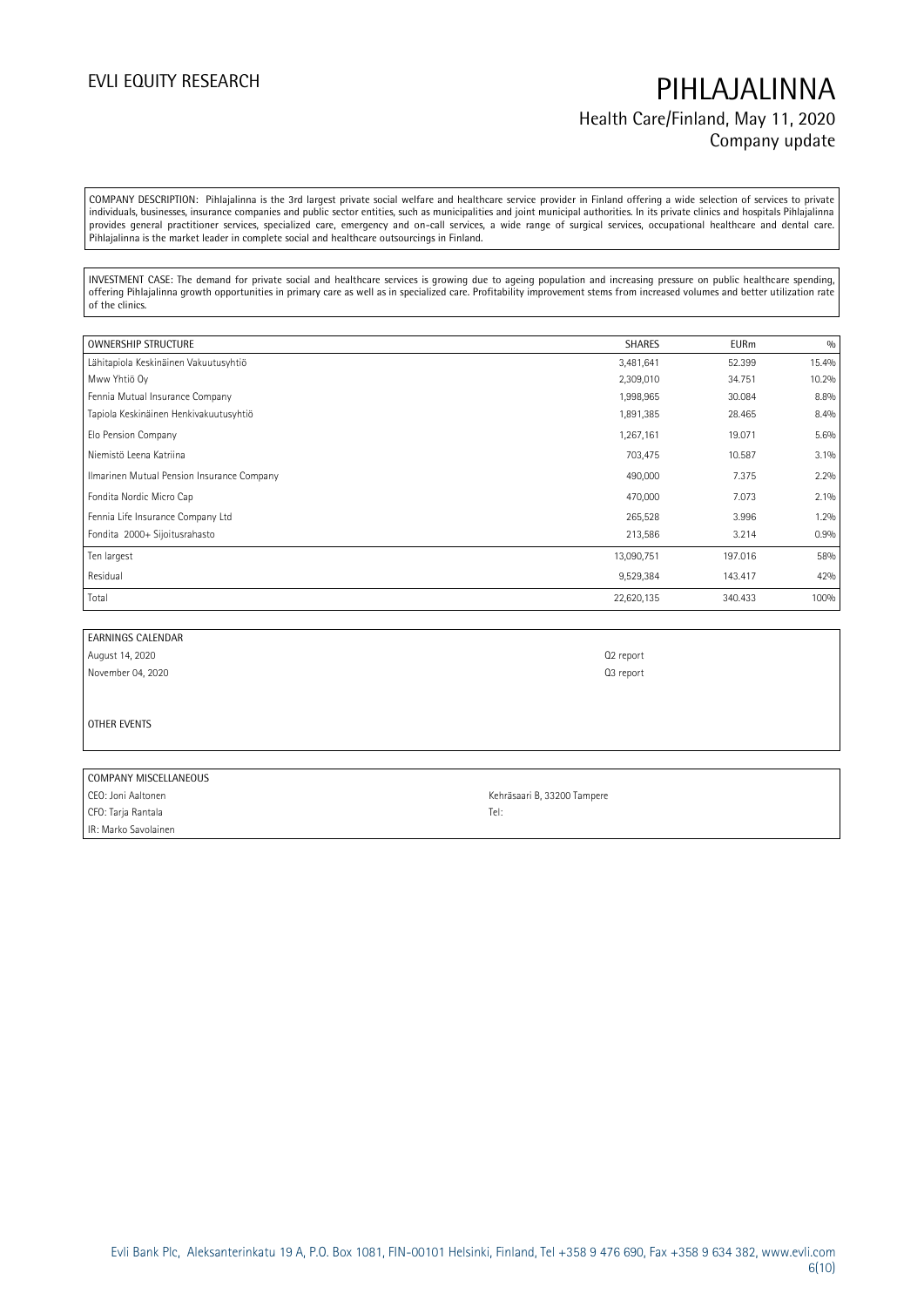## Health Care/Finland, May 11, 2020 Company update

DEFINITIONS

| P/E                                                                              | EPS                                                                                                   |
|----------------------------------------------------------------------------------|-------------------------------------------------------------------------------------------------------|
|                                                                                  |                                                                                                       |
| Price per share<br>Earnings per share                                            | Profit before extraord. items and taxes-income taxes + minority interest                              |
|                                                                                  | Number of shares                                                                                      |
| P/BV                                                                             | <b>DPS</b>                                                                                            |
|                                                                                  |                                                                                                       |
| Price per share                                                                  | Dividend for the financial period per share                                                           |
| Shareholders' equity + taxed provisions per share                                |                                                                                                       |
|                                                                                  |                                                                                                       |
| Market cap                                                                       | OCF (Operating cash flow)                                                                             |
|                                                                                  |                                                                                                       |
| Price per share * Number of shares                                               | EBITDA - Net financial items - Taxes - Increase in working                                            |
|                                                                                  | capital - Cash NRIs ± Other adjustments                                                               |
|                                                                                  |                                                                                                       |
| EV (Enterprise value)                                                            | FCF (Free cash flow)                                                                                  |
| Market cap + net debt + minority interest at market value -                      | Operating cash flow - operative CAPEX - acquisitions + divestments                                    |
| share of associated companies at market value                                    |                                                                                                       |
|                                                                                  |                                                                                                       |
| EV/Sales                                                                         | FCF yield, %                                                                                          |
|                                                                                  |                                                                                                       |
| Enterprise value                                                                 | Free cash flow                                                                                        |
| <b>Sales</b>                                                                     | Market cap                                                                                            |
|                                                                                  |                                                                                                       |
| EV/EBITDA                                                                        | Operative CAPEX/sales                                                                                 |
| Enterprise value                                                                 | Capital expenditure - divestments - acquisitions                                                      |
| Earnings before interest, tax, depreciation and amortization                     | Sales                                                                                                 |
|                                                                                  |                                                                                                       |
| EV/EBIT                                                                          | Net working capital                                                                                   |
|                                                                                  |                                                                                                       |
| Enterprise value<br>Operating profit                                             | Current assets - current liabilities                                                                  |
|                                                                                  |                                                                                                       |
| Net debt                                                                         | Capital employed/Share                                                                                |
|                                                                                  |                                                                                                       |
| Interest bearing debt - financial assets                                         | Total assets - non-interest bearing debt                                                              |
|                                                                                  | Number of shares                                                                                      |
| Total assets                                                                     | Gearing                                                                                               |
|                                                                                  |                                                                                                       |
| Balance sheet total                                                              | Net debt                                                                                              |
|                                                                                  | Equity                                                                                                |
| Div yield, %                                                                     | Debt/Equity, %                                                                                        |
|                                                                                  |                                                                                                       |
| Dividend per share                                                               | Interest bearing debt                                                                                 |
| Price per share                                                                  | Shareholders' equity $+$ minority interest $+$ taxed provisions                                       |
|                                                                                  |                                                                                                       |
|                                                                                  |                                                                                                       |
| Payout ratio, %                                                                  | Equity ratio, %                                                                                       |
| Total dividends                                                                  |                                                                                                       |
| Earnings before extraordinary items and taxes - income taxes + minority interest | Shareholders' equity $+$ minority interest $+$ taxed provisions<br>Total assets - interest-free loans |
|                                                                                  |                                                                                                       |
|                                                                                  |                                                                                                       |
| ROCE, %                                                                          | CAGR, %                                                                                               |
|                                                                                  |                                                                                                       |
| Profit before extraordinary items + interest expenses+ other financial costs     | Cumulative annual growth rate = Average growth per year                                               |
| Balance sheet total - non-interest bearing debt (average)                        |                                                                                                       |
| ROE, %                                                                           |                                                                                                       |
|                                                                                  |                                                                                                       |
| Profit before extraordinary items and taxes - income taxes                       |                                                                                                       |
| Shareholder's equity + minority interest + taxed provisions (average)            |                                                                                                       |
|                                                                                  |                                                                                                       |
|                                                                                  |                                                                                                       |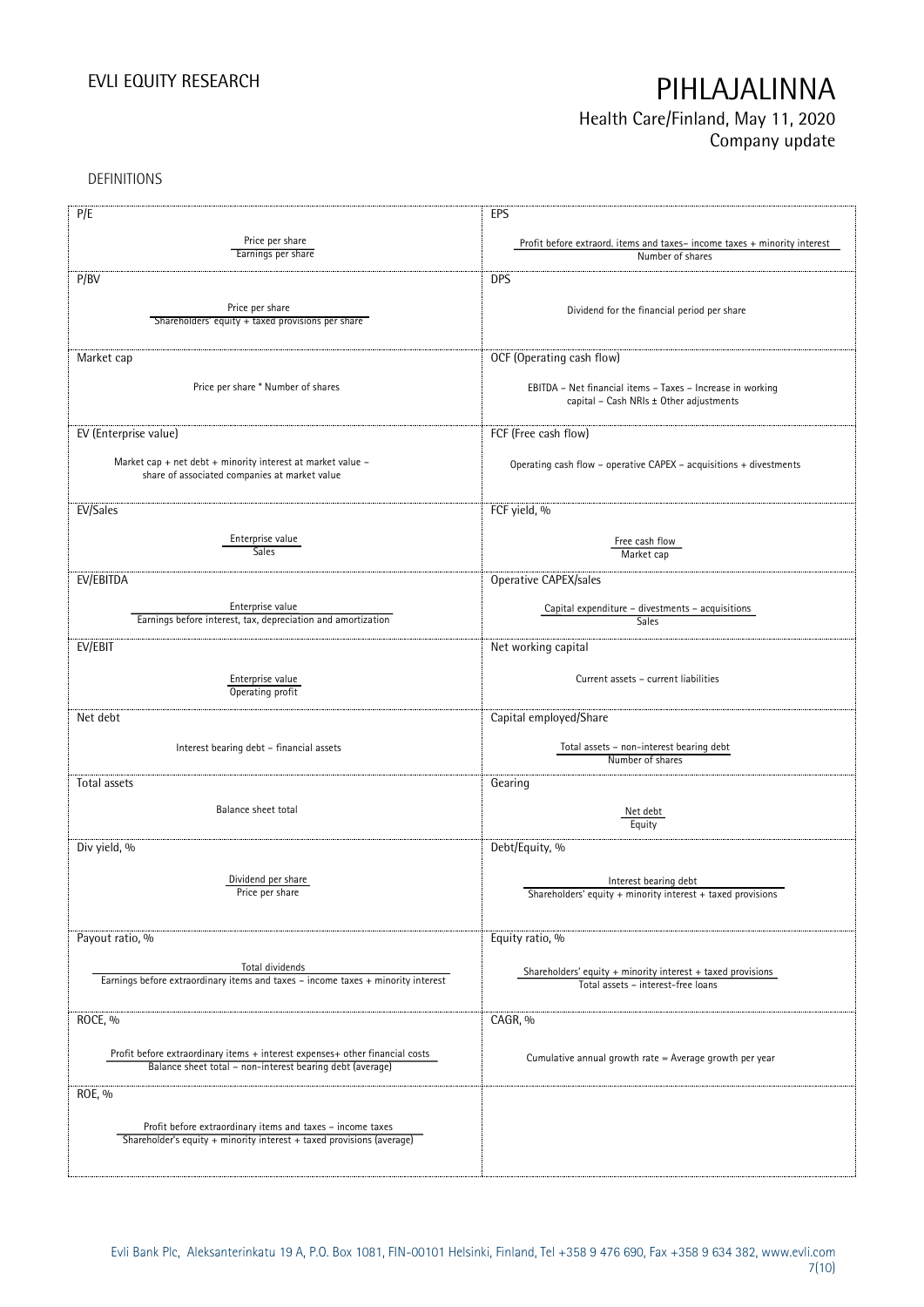Health Care/Finland, May 11, 2020 Company update

### Important Disclosures

Evli Research Partners Plc ("ERP") uses 12-month target prices. Target prices are defined by utilizing analytical techniques based on financial theory including (but not limited to) discounted cash flow analysis and comparative valuation. The selection of valuation methods depends on different circumstances. Target prices may be altered on the basis of new information coming to light in the underlying company or changes in interest rates, changes in foreign exchange rates, other securities prices or market indices or outlook for the aforementioned factors or other factors that may change the conditions of financial markets. Recommendations and changes by analysts are available at [Analysts' recommendations and ratings revisions](https://research.evli.com/JasperAllModels.action?authParam=key;461&authParam=x;G3rNagWrtf7K&authType=3).

Investment recommendations are defined as follows:

| Target price compared to share price | Recommendation                |
|--------------------------------------|-------------------------------|
| $<-10.96$                            | <b>SELL</b>                   |
| $-10 - (+10)$ %                      | H <sub>O</sub> I <sub>D</sub> |
| $> 10\%$                             | <b>BUY</b>                    |

ERP's investment recommendation of the analyzed company is updated at least 2 timer per year.



The graph above shows the distribution of ERP's recommendations of companies under coverage in 1st of February 2019. If recommendation is not given, it is not mentioned here.

### Name(s) of the analyst(s): Rissanen

This research report has been prepared by Evli Research Partners Plc ("ERP" or "Evli Research"). ERP is a subsidiary of Evli Bank Plc. Production of the investment recommendation has been concluded on [11.05.2020, 8:50]. This report has been published on [11.05.2020, 9:25].

None of the analysts contributing to this report, persons under their guardianship or corporations under their control have a position in the shares of the company or related securities.

The date and time for any price of financial instruments mentioned in the recommendation refer to the previous trading day's closing price(s) unless otherwise stated in the report.

Each analyst responsible for the content of this report assures that the expressed views accurately reflect the personal views of each analyst on the covered companies and securities. Each analyst assures that (s)he has not been, nor are or will be, receiving direct or indirect compensation related to the specific recommendations or views contained in this report.

Companies in the Evli Group, affiliates or staff of companies in the Evli Group, may perform services for, solicit business from, hold long or short positions in, or otherwise be interested in the investments (including derivatives) of any company mentioned in the publication or report.

Neither ERP nor any company within the Evli Group have managed or co-managed a public offering of the company's securities during the last 12 months prior to, received compensation for investment banking services from the company during the last 12 months prior to the publication of the research report.

ERP has signed an agreement with the issuer of the financial instruments mentioned in the recommendation, which includes production of research reports. This assignment has a limited economic and financial impact on ERP and/or Evli. Under the assignment ERP performs services including, but not limited to, arranging investor meetings or –events, investor relations communication advisory and production of research material.

ERP or another company within the Evli Group does not have an agreement with the company to perform market making or liquidity providing services. months prior to, received compensation for investment banking services from the company during the last 12 months prior to the publication of the. For the prevention and avoidance of conflicts of interests with respect to this report, there is an information barrier (Chinese wall) between Investment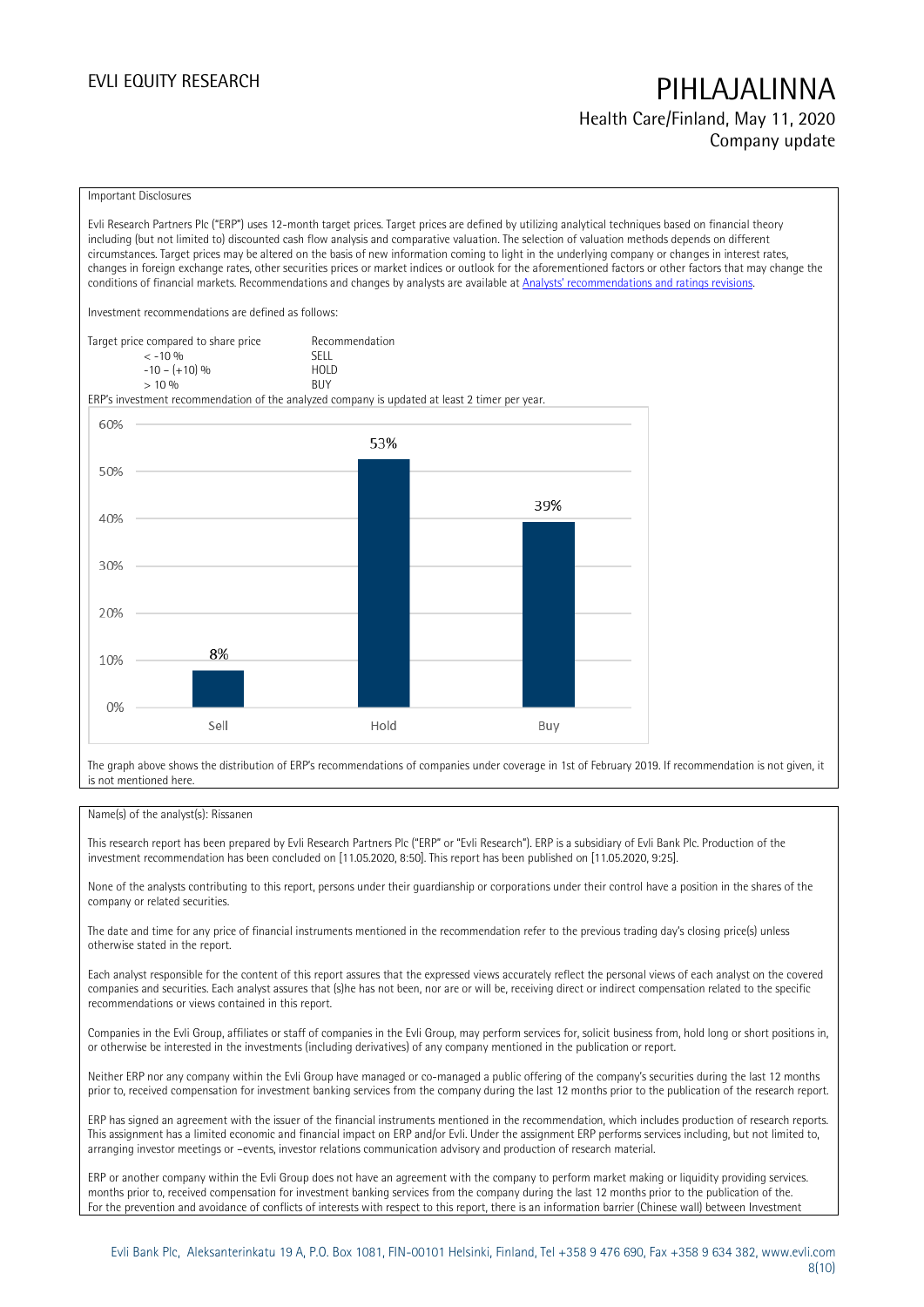## EVLI EQUITY RESEARCH PIHLAJALINNA Health Care/Finland, May 11, 2020 Company update

Research and Corporate Finance units concerning unpublished investment banking services to the company. The remuneration of the analyst(s) is not tied directly or indirectly to investment banking transactions or other services performed by Evli Bank Plc or any company within Evli Group.

This report has not been disclosed to the company prior to its dissemination.

This report is provided and intended for informational purposes only and may not be used or considered under any circumstances as an offer to sell or buy any securities or as advice to trade any securities.

This report is based on sources ERP considers to be correct and reliable. The sources include information providers Reuters and Bloomberg, stock-exchange releases from the companies and other company news, Statistics Finland and articles in newspapers and magazines. However, ERP does not guarantee the materialization, correctness, accuracy or completeness of the information, opinions, estimates or forecasts expressed or implied in the report. In addition, circumstantial changes may have an influence on opinions and estimates presented in this report. The opinions and estimates presented are valid at the moment of their publication and they can be changed without a separate announcement. Neither ERP nor any company within the Evli Group are responsible for amending, correcting or updating any information, opinions or estimates contained in this report. Neither ERP nor any company within the Evli Group will compensate any direct or consequential loss caused by or derived from the use of the information represented in this publication.

All information published in this report is for the original recipient's private and internal use only. ERP reserves all rights to the report. No part of this publication may be reproduced or transmitted in any form or by any means, electronic, mechanical, photocopying, recording or otherwise, or stored in any retrieval system of any nature, without the written permission of ERP.

This report or its copy may not be published or distributed in Australia, Canada, Hong Kong, Japan, New Zealand, Singapore or South Africa. The publication or distribution of this report in certain other jurisdictions may also be restricted by law. Persons into whose possession this report comes are required to inform themselves about and to observe any such restrictions.

Evli Bank Plc is not registered as a broker-dealer with the U. S. Securities and Exchange Commission ("SEC"), and it and its analysts are not subject to SEC rules on securities analysts' certification as to the currency of their views reflected in the research report. Evli Bank is not a member of the Financial Industry Regulatory Authority ("FINRA"). It and its securities analysts are not subject to FINRA's rules on Communications with the Public and Research Analysts and Research Reports and the attendant requirements for fairness, balance and disclosure of potential conflicts of interest. This research report is only being offered in U.S. by Auerbach Grayson & Company, LLC (Auerbach Grayson) to Major U.S. Institutional Investors and is not available to, and should not be used by, any U.S. person or entity that is not a Major U.S. Institutional Investor. Auerbach Grayson is a broker-dealer registered with the U.S. Securities and Exchange Commission and is a member of the FINRA. U.S. entities seeking more information about any of the issuers or securities discussed in this report should contact Auerbach Grayson. The securities of non-U.S. issuers may not be registered with or subject to SEC reporting and other requirements.

ERP is not a supervised entity but its parent company Evli Bank Plc is supervised by the Finnish Financial Supervision Authority.